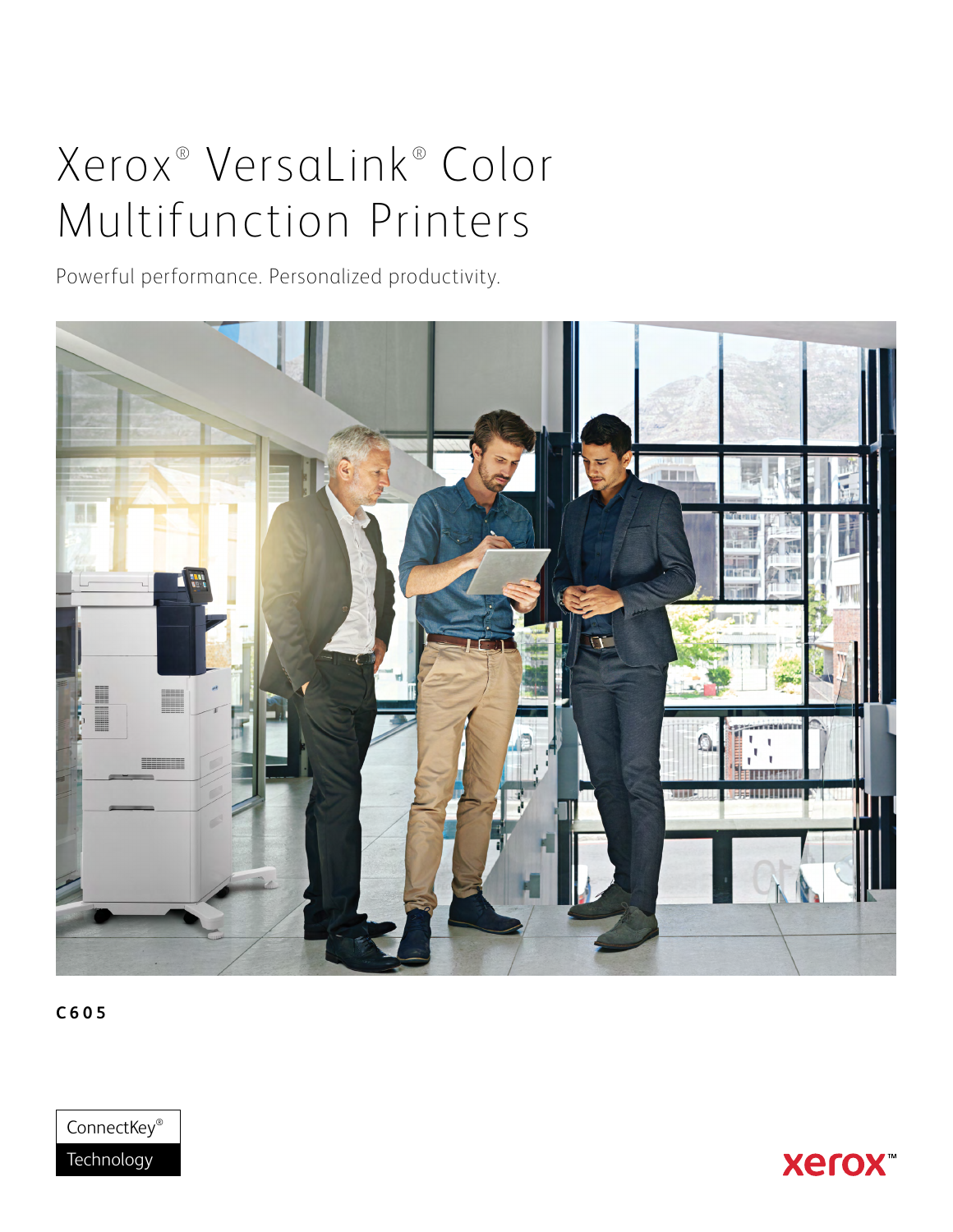# Xerox® VersaLink® C605 Color Multifunction Printer

The VersaLink® C605 Color Multifunction Printer represents the new definition of exceptional performance and unbeatable reliability. Cloud-connected, mobile-ready, app-enabled and easy to customize, the C605 is your modern workplace assistant — transforming the way you work today, while ensuring you'll stay one step ahead tomorrow.

# **EASY, SMART AND SECURE.**

Count on your VersaLink® C605 to consistently and flawlessly make your business work more efficiently. From IT-free installation wizards, to step-by-step configuration options, you're ready to go — hassle-free.

Completely re-engineered for superior reliability, the VersaLink® C605 features fewer moving parts and a more advanced Hi-Q LED print head.

VersaLink® devices are loaded with features designed to reduce inefficiency. Device management and user training can be done anywhere with the time-saving Remote Control Panel. Ensure information accuracy with Scan and Fax Preview, and do more with scanned documents with built-in optical character recognition (OCR).

The most security-minded businesses and governments choose Xerox. We offer a comprehensive approach to print security that includes a powerful mix of built-in features and services that mitigate risk through a vigorous focus to prevent unauthorized access, detect suspect or malicious behavior, and protect data and documents.

A print resolution of up to 1200 x 2400 dpi delivers sharp text and fine line detail, plus exceptional color vibrancy.

# **EASY, EFFICIENT AND ENTIRELY NEW.**

The customizable 7-inch color touchscreen lets you breeze through tasks and functions with mobile-like ease.

Get more done in less time by creating customized 1-Touch Apps to automate

multi-step workflows for individuals or groups. Simply tap your new app to quickly perform the job you configured. And with Simple ID, individual users and groups enter a user ID and password once, and then enjoy fast, secure access to task-specific presets and commonly used apps on a personalized home screen.

# **MOBILE FREEDOM AND APP-BASED FLEXIBILITY.**

The VersaLink® C605 Color Multifunction Printer gives you the freedom to work where and how you want — with access to Google Drive™, Microsoft® OneDrive® and DropBox™ and additional options through the Xerox App Gallery.

VersaLink® devices deliver for today's mobile worker with Apple® AirPrint®, Xerox® Print Services plug-in for Android™, Near Field Communication (NFC) Tap-to-Pair and Mopria®, plus optional Wi-Fi and Wi-Fi Direct.

Learn more about why Xerox is the only choice for today's mobile professionals by visiting **[www.xerox.com/Mobile](http://www.xerox.com/Mobile)**.

## **ENVIRONMENTAL STEWARDSHIP.**

VersaLink® devices meet or exceed the requirements of the world's most widely recognized certifications for product environmental performance, including EPEAT®, which verifies manufacturer claims regarding design, production, energy use and recycling. (**[See the complete](http://www.GreenElectronicsCouncil.org/epeat/epeat-overview)  [list of EPEAT-verified VersaLink® products.](http://www.GreenElectronicsCouncil.org/epeat/epeat-overview)**)

# For more information about our environmental, health, safety and sustainability efforts, visit **[www.xerox.com](http://www.xerox.com)**.

# **XEROX ® CONNECTKEY TECHNOLOGY.**

#### **Intuitive User Experience**

A familiar way to interact that includes a tablet-like experience with gesture-based touchscreen controls and easy customization.

#### **Mobile and Cloud Ready**

Instant connectivity to cloud and mobile devices right from the user interface, with access to cloud-hosted services that let you work where, when and how you want.

#### **Benchmark Security**

Comprehensive security that includes a powerful mix of built-in features and services to prevent unauthorized access, detect suspect or malicious behavior, and protect data and documents.

### **Enables Next Generation Services**

Easy integration of Xerox® Intelligent Workplace Services. Enables remote monitoring of service delivery and consumables.

#### **Gateway to New Possibilities**

Instantly extend your capabilities with real-world apps from the Xerox App Gallery, or talk with one of our partners to design and develop a solution specific to your business needs.

Find out more about how you'll work smarter at **www.ConnectKey.com**.